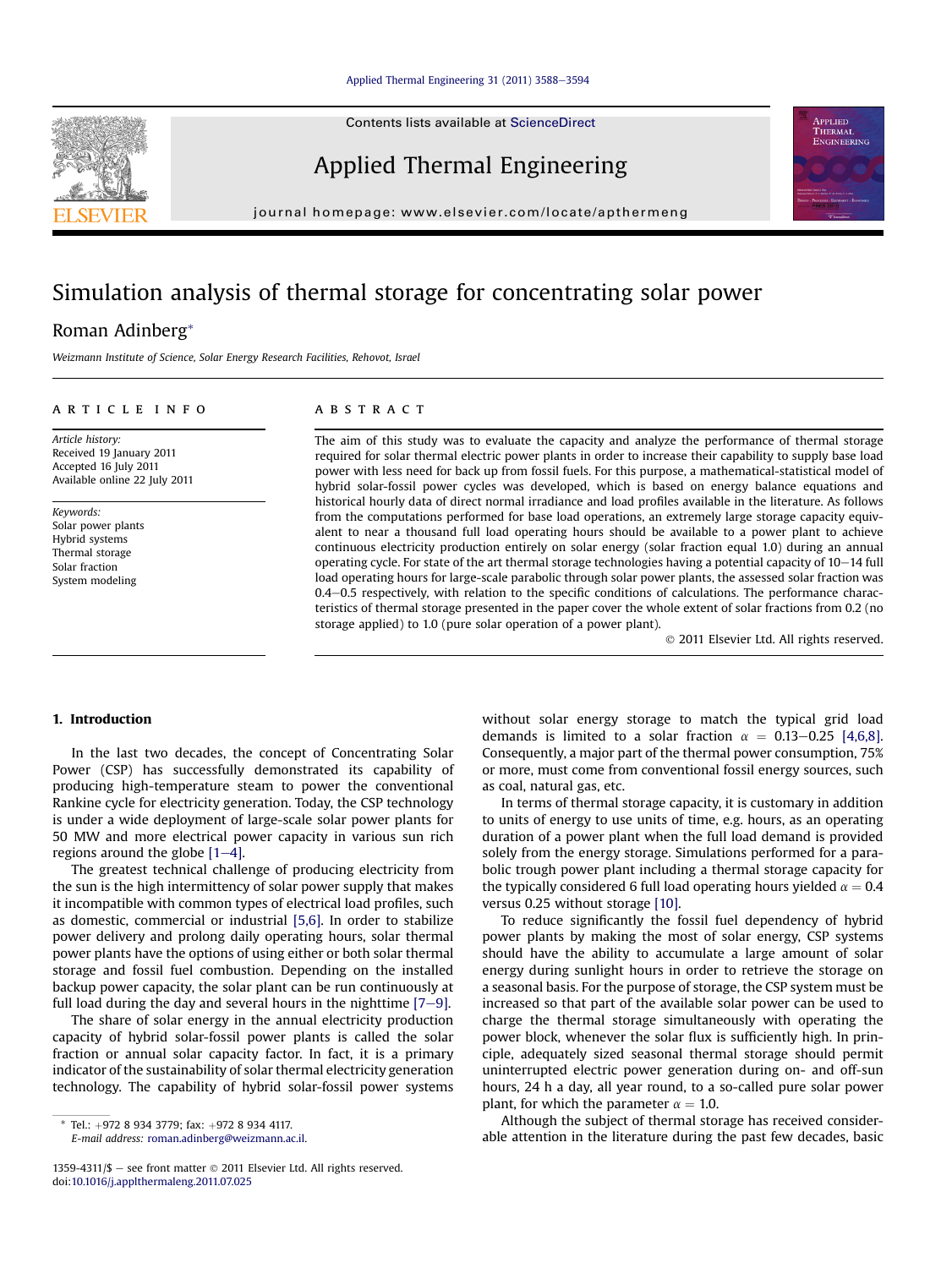### Nomenclature1

| <b>CSP</b>    | concentrating solar power                                                  |
|---------------|----------------------------------------------------------------------------|
| E             | storage energy [kWh/m <sup>2</sup> ; also, h, as full load                 |
|               | operating hours or day $= 24$ h]                                           |
| GS            | Granada, Spain                                                             |
| LV            | Las Vegas, USA                                                             |
| <b>MR</b>     | Mitzpe Ramon, Israel                                                       |
| Q             | thermal power $[W/m^2]$                                                    |
| t             | time [h]                                                                   |
| Vr            | annual operating cycle [8760 h]                                            |
| Greek letters |                                                                            |
|               |                                                                            |
| $\alpha$      | solar fraction                                                             |
| β             | solar collector factor                                                     |
| $\varphi$     | nominal storage capacity $\left[\frac{kWh}{m^2}\right]$ ; also, h, as full |
|               | load operating hours or day $= 24$ h                                       |
| $\theta$      | annual average daily discharge duration of thermal                         |
|               | storage [h]                                                                |
| χ             | coefficient of variation                                                   |
| Subscripts    |                                                                            |
| F             | fossil fuel power in the hybrid mode                                       |
| L             | thermal power equivalent to electric load                                  |
| R             | direct normal irradiance                                                   |
|               |                                                                            |
| rj<br>S       | rejected solar power                                                       |
|               | storage; bend point in Figs. 4 and 5                                       |
|               | 0, 1, 2, 3 thermal power variables shown in Fig. 1                         |

researches and developments concerning CSP applications have been mainly focused on short-term storage systems capable to provide a few full load operating hours [\[1,7\]](#page--1-0). Until now, there are only a few credible studies concerning the impact of large-scale storage systems on the operating efficiency of solar power plants. As follows from simulations carried out in [\[11\]](#page--1-0) for solar thermal electric power plants, solar fractions as large as  $\alpha = 0.75 - 0.9$  are achievable with modest storage capacities ranging from  $\varphi = 10$  to 50 full load operating hours respectively, for the site of Albuquerque, USA. According to the estimates of storage capacity pre-sented in [\[12\]](#page--1-0), a solar fraction value resulting from  $\varphi = 12$  h is  $\alpha$  = 0.53, and due to [\[13\]](#page--1-0), a larger storage capacity  $\varphi$  = 15 h leads to  $\alpha = 0.65 - 0.71.$ 

As a whole, the capability of thermal storage to replace fossil fuels in backing solar operating cycles has not yet been thoroughly explored and deserves to be studied in depth. The objective of this work was to analyze the general case of hybrid solar thermal power systems combining thermal storage and fossil fuel backup facilities to produce electric power required by grid and to explore the ways of reducing the fossil fuel consumption by increasing the capacity and operating efficiency of energy storage. For this purpose, an energy balance model of yearlong solar operating cycles comprising historical hourly data of direct normal irradiance and load demand was developed and applied to base load power plants located at different geographic sites. The computations performed allowed quantifying the amount of stored energy as function of the solar fraction in the whole range of storage capacities, from a few to more than a thousand full load operating hours.



Fig. 1. The schematic model of a solar thermal electric power system.

#### 2. Energy balance modeling

The studied model of solar thermal electric power plants is shown in Fig. 1. It consists of three major components: a CSP system (considering in particular a parabolic trough solar collector), a thermal energy storage facility (in general, a well-insulated tank containing the thermal storage material), and a power block (e.g. the Rankine cycle including fossil fuel backup). The core of the model is a power control system, as depicted in [Table 1](#page--1-0) and explained below. Primarily, the CSP system converts the incident solar power  $Q_R$  (direct normal irradiance) into the thermal power  $Q_0$  of the high-temperature heat transfer fluid (HTF: e.g.  $300-400$  °C, thermal oil). Then, the available power is distributed by means of the HTF flow between the power block,  $Q_1$ , and the thermal storage,  $Q_2$ . Simultaneously, some amount of power,  $Q_3$ , can be extracted from the storage and directed to the power block. In addition, fossil-fueled power generation,  $Q_F$ , might be required in order to operate the power block at a specified load level, QL.

The control concept of the power flow through a solar power plant is based on the following energy balance being evaluated at every instant of operating time:

$$
\mathbf{Q}_1 + \mathbf{Q}_2 = \mathbf{Q}_0 \tag{1}
$$

$$
Q_1 + Q_3 + Q_F = Q_L \tag{2}
$$

The basic simplification of the considered approach is that the storage heat losses and auxiliary energy consumptions were not taken into account for these factors are rather related to the system design and in any case should constitute a relatively small fraction of the energy balance.<sup>2</sup> Then, the contribution of solar energy in the continuous generation of power over an annual operating cycle is expressed with the aid of the solar fraction  $\alpha$  in the following integral form:

$$
\int_{0}^{yr} Q_0(t)dt = \alpha \int_{0}^{yr} Q_L(t)dt, \quad 0 < \alpha \le 1
$$
\n(3)

The amount of solar energy directly delivered to the power block is part of the total amount of energy provided by the CSP system:

$$
\int_{0}^{yr} Q_0(t)dt = \beta \int_{0}^{yr} Q_1(t)dt
$$
\n(4)

Energy and power variables (e.g. E, Q and  $\varphi$ ) pertain to one square meter of the solar collector aperture area.

 $2\,$  A few sophisticated software packages are available for a comprehensive techno economic evaluation of particular thermal storage designs integrated into CSP systems [\[14,15\].](#page--1-0)